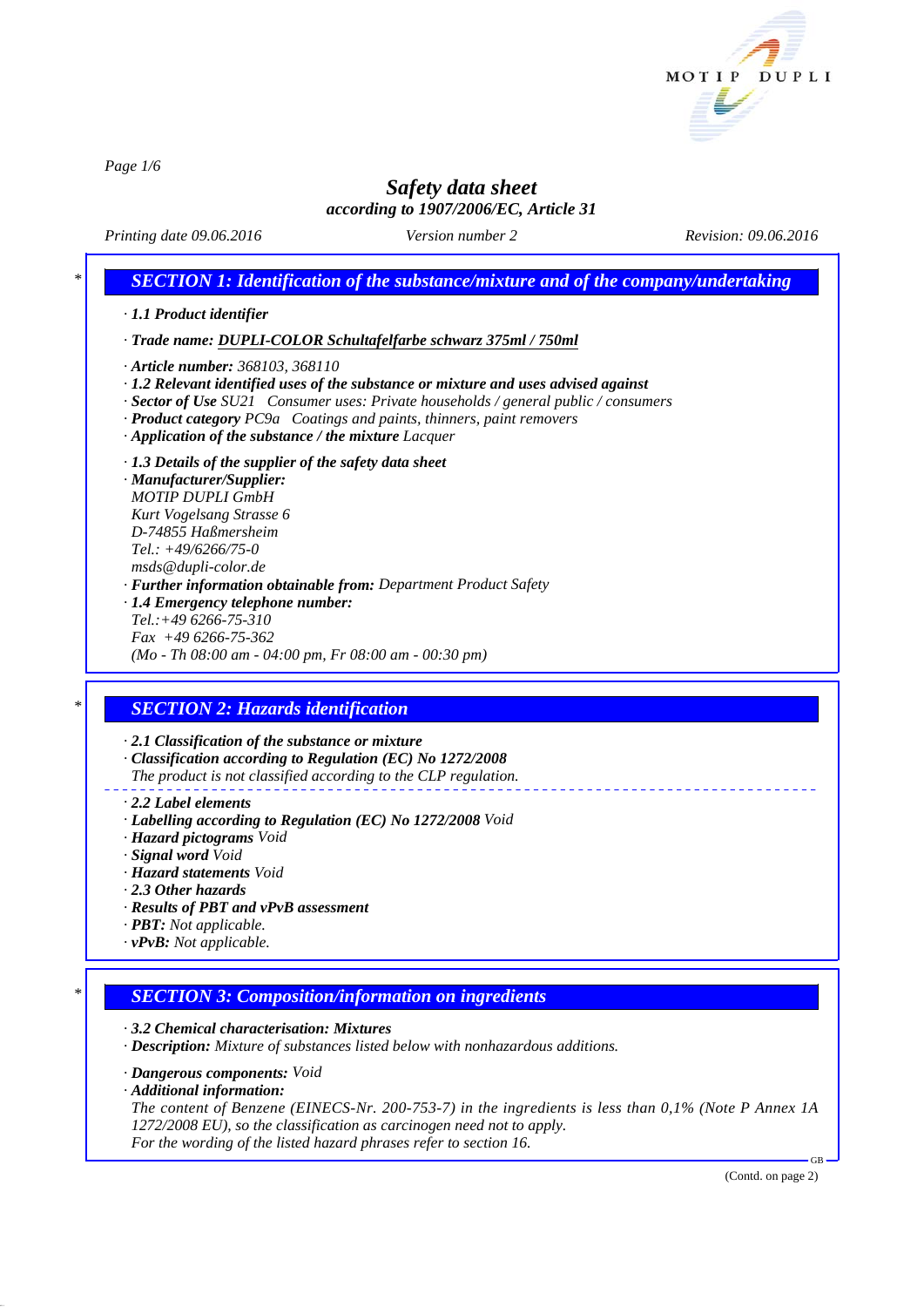*Page 2/6*

# *Safety data sheet according to 1907/2006/EC, Article 31*

*Printing date 09.06.2016 Revision: 09.06.2016 Version number 2*

#### *Trade name: DUPLI-COLOR Schultafelfarbe schwarz 375ml / 750ml*

(Contd. of page 1)

### *SECTION 4: First aid measures*

- *· 4.1 Description of first aid measures*
- *· General information: No special measures required.*
- *· After inhalation: Supply fresh air; consult doctor in case of complaints.*
- *· After skin contact: Generally the product does not irritate the skin.*
- *· After eye contact: Rinse opened eye for several minutes under running water.*
- *· After swallowing: Drink plenty of water and provide fresh air. Call for a doctor immediately.*
- *· 4.2 Most important symptoms and effects, both acute and delayed No further relevant information available.*
- *· 4.3 Indication of any immediate medical attention and special treatment needed*
- *No further relevant information available.*

#### *SECTION 5: Firefighting measures*

- *· 5.1 Extinguishing media*
- *· Suitable extinguishing agents: CO2, bluspoeder of waterstraal. Grotere brand met waterstraal of met schuim. Vaten met water afkoelen.*
- *· 5.2 Special hazards arising from the substance or mixture No further relevant information available.*
- *· 5.3 Advice for firefighters*

## *\* SECTION 6: Accidental release measures*

- *· 6.1 Personal precautions, protective equipment and emergency procedures Not required.*
- *· 6.2 Environmental precautions: Dilute with plenty of water.*
- *· 6.3 Methods and material for containment and cleaning up: Absorb with liquid-binding material (sand, diatomite, acid binders, universal binders, sawdust).*
- *· 6.4 Reference to other sections*
- *No dangerous substances are released.*
- *See Section 7 for information on safe handling.*
- *See Section 8 for information on personal protection equipment.*
- *See Section 13 for disposal information.*

## *\* SECTION 7: Handling and storage*

- *· 7.1 Precautions for safe handling No special measures required.*
- *· Information about fire and explosion protection: No special measures required.*
- *· 7.2 Conditions for safe storage, including any incompatibilities*
- *· Storage:*
- *· Requirements to be met by storerooms and receptacles: No special requirements.*
- *· Information about storage in one common storage facility: Not required.*
- *· Further information about storage conditions: None.*

*· Storage class: 12*

*· 7.3 Specific end use(s) No further relevant information available.*

## *SECTION 8: Exposure controls/personal protection*

*· Additional information about design of technical facilities: No further data; see item 7.*

*· 8.1 Control parameters*

- *· Ingredients with limit values that require monitoring at the workplace:*
- *The product does not contain any relevant quantities of materials with critical values that have to be monitored at the workplace.*

*· Additional information: The lists valid during the making were used as basis.*

(Contd. on page 3)

GB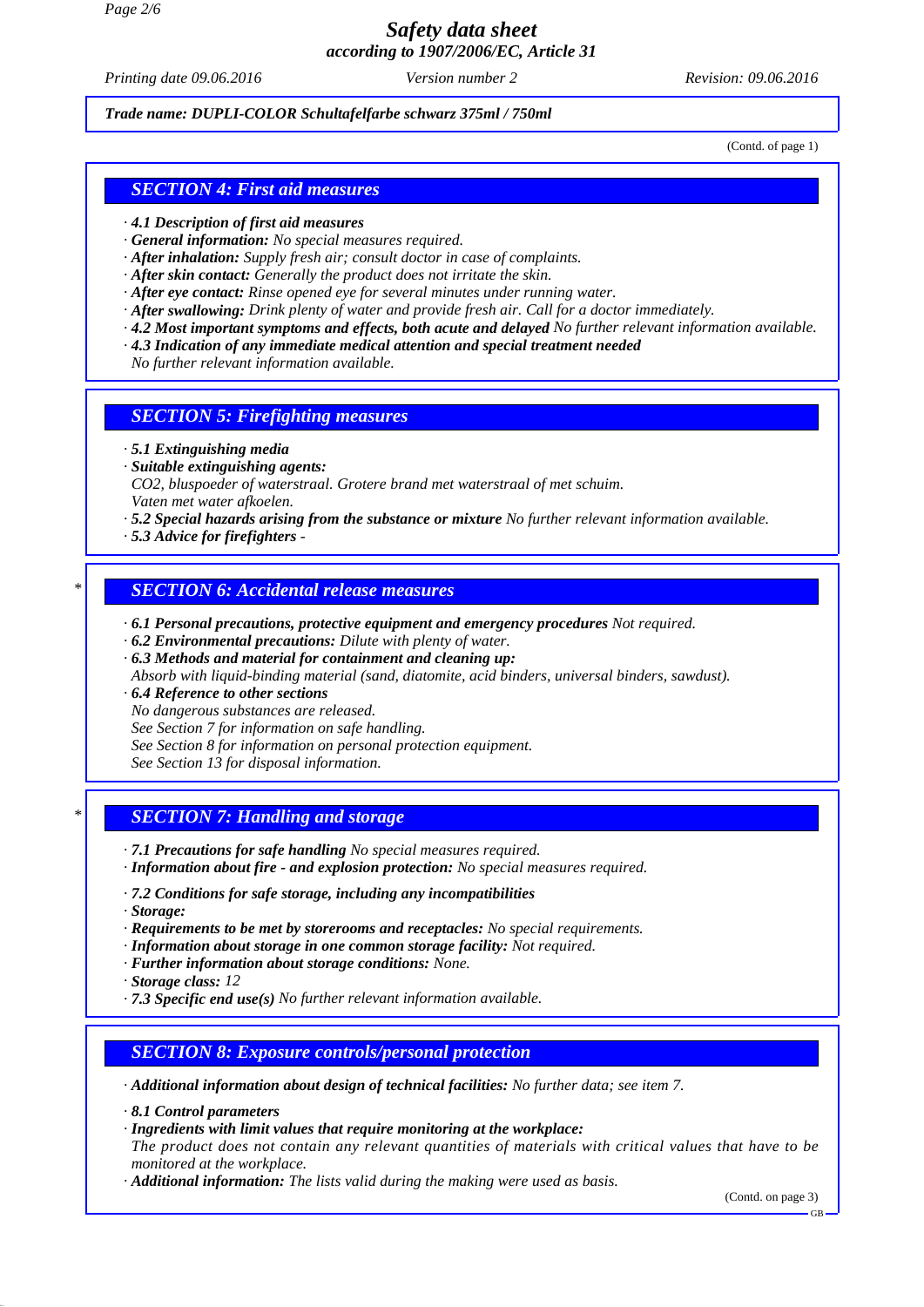*Page 3/6*

## *Safety data sheet according to 1907/2006/EC, Article 31*

*Printing date 09.06.2016 Revision: 09.06.2016 Version number 2*

### *Trade name: DUPLI-COLOR Schultafelfarbe schwarz 375ml / 750ml*

(Contd. of page 2)

| $\cdot$ 8.2 Exposure controls                     |                                                                                                                 |
|---------------------------------------------------|-----------------------------------------------------------------------------------------------------------------|
| · Personal protective equipment:                  |                                                                                                                 |
| · General protective and hygienic measures:       |                                                                                                                 |
|                                                   | The usual precautionary measures are to be adhered to when handling chemicals.                                  |
|                                                   | $\cdot$ Respiratory protection: Use suitable respiratory protective device in case of insufficient ventilation. |
| · Protection of hands:                            |                                                                                                                 |
| KCL Camatril, article no. 898 or similar products | In case of contact with spray dust protective gloves made of butyl shoud be used (min. 0.4 mm thick), e.g.      |
| Solvent resistant gloves                          |                                                                                                                 |
|                                                   | The glove material has to be impermeable and resistant to the product/ the substance/ the preparation.          |
|                                                   | Selection of the glove material on consideration of the penetration times, rates of diffusion and the           |
| degradation                                       |                                                                                                                 |
| · <b>Material of gloves</b> Butyl rubber, BR      |                                                                                                                 |
| · Penetration time of glove material              |                                                                                                                 |
|                                                   | Butyl rubber gloves with a thickness of 0.4 mm are resistant to:                                                |
| Acetone: 480 min                                  |                                                                                                                 |
| Butyl acetate: 60 min                             |                                                                                                                 |
| Ethyl acetate: 170 min                            |                                                                                                                 |
| Xylene: 42 min                                    |                                                                                                                 |
|                                                   | The exact break trough time has to be found out by the manufacturer of the protective gloves and has to be      |
| <i>observed.</i>                                  |                                                                                                                 |
| $\cdot$ Eye protection: Safety glasses            |                                                                                                                 |

# *\* SECTION 9: Physical and chemical properties*

| .9.1 Information on basic physical and chemical properties |                                               |                    |
|------------------------------------------------------------|-----------------------------------------------|--------------------|
| <b>General Information</b>                                 |                                               |                    |
| $\cdot$ Appearance:                                        |                                               |                    |
| Form:                                                      | <i>Viscous</i>                                |                    |
| Colour:                                                    | According to product specification            |                    |
| $\cdot$ Odour:                                             | Characteristic                                |                    |
| · Odour threshold:                                         | Not determined.                               |                    |
| $\cdot$ pH-value at 20 $\textdegree$ C:                    | 9                                             |                    |
| Change in condition                                        |                                               |                    |
| <b>Melting point/Melting range:</b>                        | Undetermined.                                 |                    |
| <b>Boiling point/Boiling range:</b>                        | 100 °C                                        |                    |
| · Flash point:                                             | Not applicable.                               |                    |
| · Flammability (solid, gaseous):                           | Not applicable.                               |                    |
| · Ignition temperature:                                    |                                               |                    |
| Decomposition temperature:                                 | Not determined.                               |                    |
| · Self-igniting:                                           | Product is not selfigniting.                  |                    |
| · Danger of explosion:                                     | Product does not present an explosion hazard. |                    |
| · Explosion limits:                                        |                                               |                    |
| Lower:                                                     | Not determined.                               |                    |
| <b>Upper:</b>                                              | Not determined.                               |                    |
| · Vapour pressure:                                         | Not determined.                               |                    |
| $\cdot$ Density at 20 $\cdot$ C:                           | $1.23$ g/cm <sup>3</sup>                      |                    |
| $\cdot$ Relative density                                   | Not determined.                               |                    |
| · Vapour density                                           | Not determined.                               |                    |
| · Evaporation rate                                         | Not determined.                               |                    |
|                                                            |                                               | (Contd. on page 4) |
|                                                            |                                               | $GB -$             |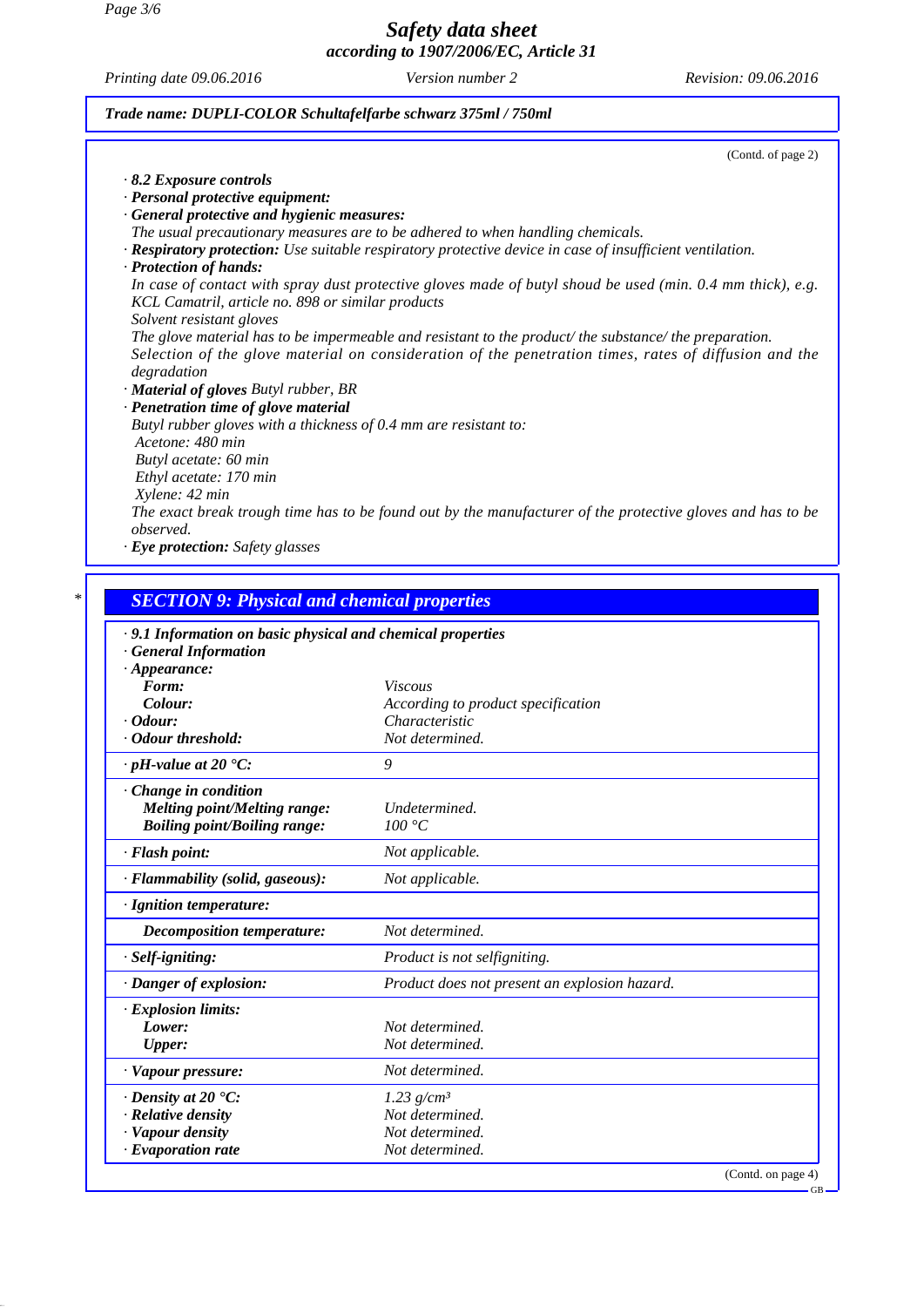# *Safety data sheet according to 1907/2006/EC, Article 31*

*Printing date 09.06.2016 Revision: 09.06.2016 Version number 2*

*Trade name: DUPLI-COLOR Schultafelfarbe schwarz 375ml / 750ml*

|                                                            |                                                     | (Contd. of page 3) |  |
|------------------------------------------------------------|-----------------------------------------------------|--------------------|--|
| $\cdot$ Solubility in / Miscibility with<br>water:         | Fully miscible.                                     |                    |  |
| · Partition coefficient (n-octanol/water): Not determined. |                                                     |                    |  |
| $\cdot$ Viscosity:<br>Dynamic:<br>Kinematic:               | Not determined.<br>Not determined.                  |                    |  |
| · Solvent content:<br>$VOC$ - $(EU)$<br>$\cdot$ VOC-EU%    | 9.0 g/l<br>$0.00\%$                                 |                    |  |
| · Solids content:<br>$\cdot$ 9.2 Other information         | 42.0%<br>No further relevant information available. |                    |  |

## *SECTION 10: Stability and reactivity*

*· 10.1 Reactivity No further relevant information available.*

- *· 10.2 Chemical stability*
- *· Thermal decomposition / conditions to be avoided: No decomposition if used according to specifications.*
- *· 10.3 Possibility of hazardous reactions No dangerous reactions known.*
- *· 10.4 Conditions to avoid No further relevant information available.*
- *· 10.5 Incompatible materials: No further relevant information available.*
- *· 10.6 Hazardous decomposition products: No dangerous decomposition products known.*

#### *SECTION 11: Toxicological information*

*· 11.1 Information on toxicological effects*

- *· Acute toxicity Based on available data, the classification criteria are not met.*
- *· Primary irritant effect:*
- *· Skin corrosion/irritation Based on available data, the classification criteria are not met.*
- *· Serious eye damage/irritation Based on available data, the classification criteria are not met.*
- *· Respiratory or skin sensitisation Based on available data, the classification criteria are not met.*
- *· CMR effects (carcinogenity, mutagenicity and toxicity for reproduction)*
- *· Germ cell mutagenicity Based on available data, the classification criteria are not met.*
- *· Carcinogenicity Based on available data, the classification criteria are not met.*
- *· Reproductive toxicity Based on available data, the classification criteria are not met.*
- *· STOT-single exposure Based on available data, the classification criteria are not met.*
- *· STOT-repeated exposure Based on available data, the classification criteria are not met.*
- *· Aspiration hazard Based on available data, the classification criteria are not met.*

#### *SECTION 12: Ecological information*

- *· 12.1 Toxicity*
- *· Aquatic toxicity: No further relevant information available.*
- *· 12.2 Persistence and degradability No further relevant information available.*
- *· 12.3 Bioaccumulative potential No further relevant information available.*
- *· 12.4 Mobility in soil No further relevant information available.*
- *· Additional ecological information:*
- *· General notes:*

*Water hazard class 1 (German Regulation) (Self-assessment): slightly hazardous for water Do not allow undiluted product or large quantities of it to reach ground water, water course or sewage system.*

(Contd. on page 5)

GB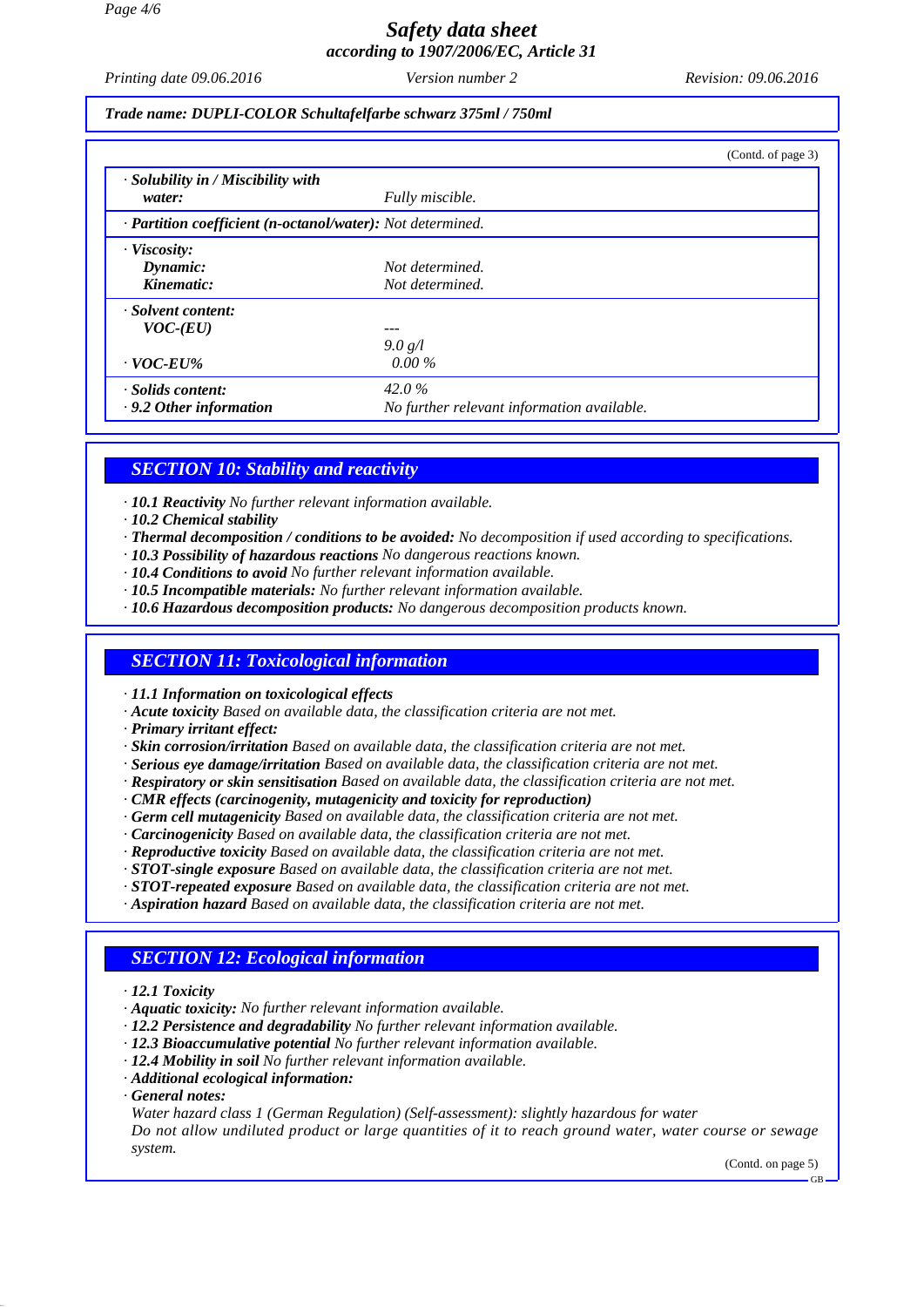*Page 5/6*

## *Safety data sheet according to 1907/2006/EC, Article 31*

*Printing date 09.06.2016 Revision: 09.06.2016 Version number 2*

*Trade name: DUPLI-COLOR Schultafelfarbe schwarz 375ml / 750ml*

(Contd. of page 4)

#### *· 12.5 Results of PBT and vPvB assessment*

*· PBT: Not applicable.*

*· vPvB: Not applicable.*

*· 12.6 Other adverse effects No further relevant information available.*

#### *\* SECTION 13: Disposal considerations*

*· 13.1 Waste treatment methods*

*· Recommendation Smaller quantities can be disposed of with household waste.*

*· European waste catalogue*

*08 01 19\* aqueous suspensions containing paint or varnish containing organic solvents or other hazardous substances*

*· Uncleaned packaging:*

*· Recommendation: Dispose of packaging according to regulations on the disposal of packagings.*

*· Recommended cleansing agents: Water, if necessary together with cleansing agents.*

| <b>SECTION 14: Transport information</b>                                                                     |                 |  |
|--------------------------------------------------------------------------------------------------------------|-----------------|--|
| $\cdot$ 14.1 UN-Number<br>· ADR, ADN, IMDG, IATA                                                             | Void            |  |
| $\cdot$ 14.2 UN proper shipping name<br>· ADR, ADN, IMDG, IATA                                               | Void            |  |
| $\cdot$ 14.3 Transport hazard class(es)                                                                      |                 |  |
| · ADR, ADN, IMDG, IATA<br>· Class                                                                            | Void            |  |
| $\cdot$ 14.4 Packing group<br>ADR, IMDG, IATA                                                                | Void            |  |
| $\cdot$ 14.5 Environmental hazards:                                                                          | Not applicable. |  |
| $\cdot$ 14.6 Special precautions for user                                                                    | Not applicable. |  |
| $\cdot$ 14.7 Transport in bulk according to Annex II of<br><b>Marpol and the IBC Code</b><br>Not applicable. |                 |  |
| · UN "Model Regulation":                                                                                     | Void            |  |
|                                                                                                              |                 |  |

#### *\* SECTION 15: Regulatory information*

*· 15.1 Safety, health and environmental regulations/legislation specific for the substance or mixture*

*· Waterhazard class: Water hazard class 1 (Self-assessment): slightly hazardous for water.*

*· 15.2 Chemical safety assessment: A Chemical Safety Assessment has not been carried out.*

#### *\* SECTION 16: Other information*

*This information is based on our present knowledge. However, this shall not constitute a guarantee for any specific product features and shall not establish a legally valid contractual relationship.*

#### *· Abbreviations and acronyms:*

*ADR: Accord européen sur le transport des marchandises dangereuses par Route (European Agreement concerning the International Carriage of Dangerous Goods by Road)*

*IMDG: International Maritime Code for Dangerous Goods*

*IATA: International Air Transport Association*

*GHS: Globally Harmonised System of Classification and Labelling of Chemicals*

(Contd. on page 6)